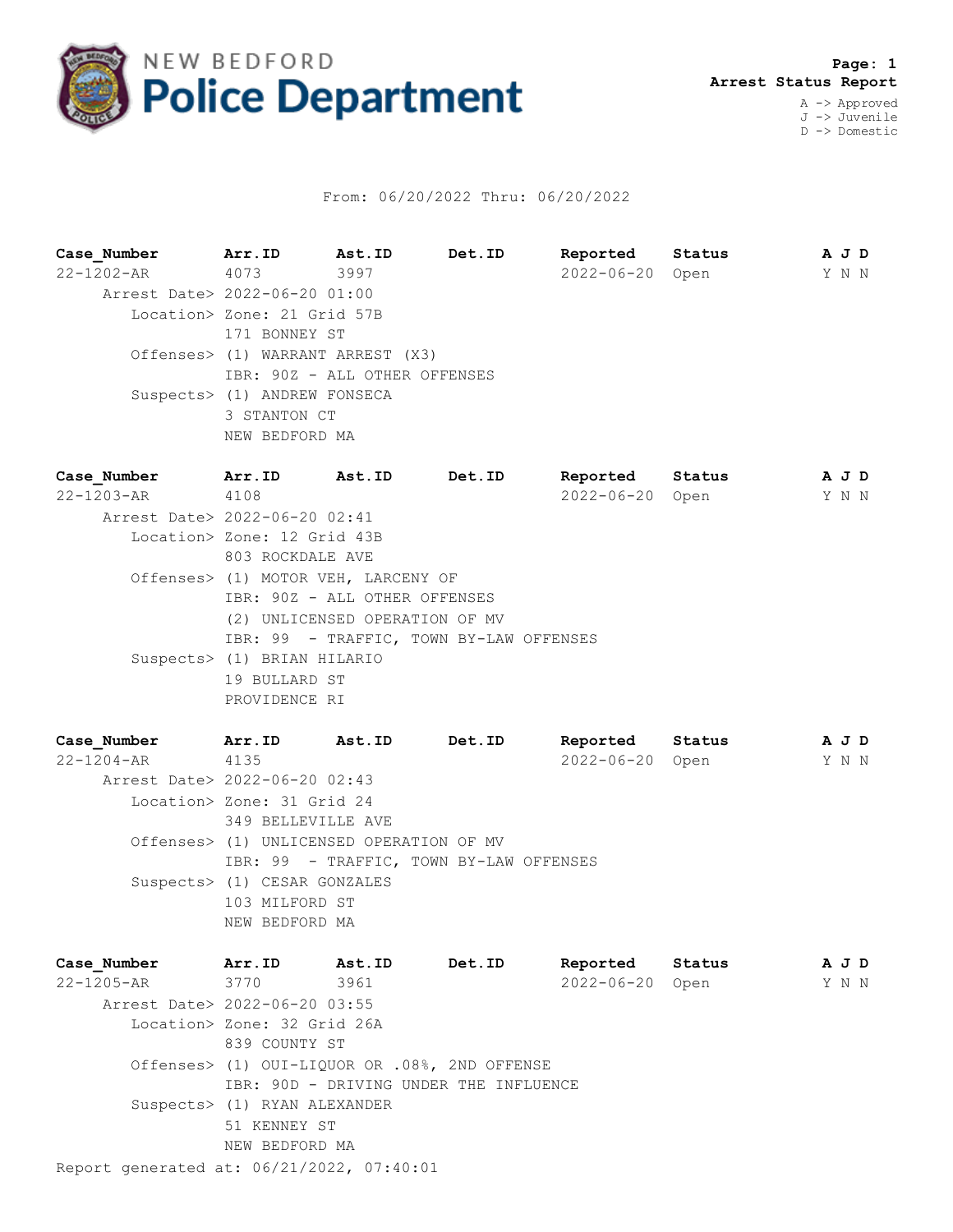

 **Page: 2 Arrest Status Report**

A -> Approved J -> Juvenile D -> Domestic

| Case Number                   | Arr. ID Ast. ID Det. ID       |                           |                                       | Reported Status |      | A J D |
|-------------------------------|-------------------------------|---------------------------|---------------------------------------|-----------------|------|-------|
| 22-1206-AR 3962               |                               |                           |                                       | 2022-06-20      | Open | Y N N |
| Arrest Date> 2022-06-20 11:05 |                               |                           |                                       |                 |      |       |
|                               | Location> Zone: 22 Grid 58B   |                           |                                       |                 |      |       |
|                               | 49 WINSOR ST                  |                           |                                       |                 |      |       |
|                               | Offenses> (1) WARRANT ARREST  |                           |                                       |                 |      |       |
|                               | IBR: 90Z - ALL OTHER OFFENSES |                           |                                       |                 |      |       |
|                               |                               | (2) DRUG, POSSESS CLASS A |                                       |                 |      |       |
|                               |                               |                           | IBR: 35A - DRUG / NARCOTIC VIOLATIONS |                 |      |       |
|                               | Suspects> (1) JUSTIN KERCADO  |                           |                                       |                 |      |       |
|                               | 90 MAIN ST                    |                           |                                       |                 |      |       |
|                               | FAIRHAVEN MA                  |                           |                                       |                 |      |       |

**Case\_Number Arr.ID Ast.ID Det.ID Reported Status A J D** 22-1208-AR 4045 2022-06-20 Open Y N N Arrest Date> 2022-06-20 12:20 Location> Zone: 33 Grid 16A 183 IRVINGTON ST Offenses> (1) WARRANT ARREST (X4) IBR: 90Z - ALL OTHER OFFENSES (2) LICENSE SUSPENDED OR REVOKED, OP MV WITH IBR: 99 - TRAFFIC, TOWN BY-LAW OFFENSES (3) STOP FOR POLICE, FAIL IBR: 99 - TRAFFIC, TOWN BY-LAW OFFENSES (4) LEAVE SCENE OF PROPERTY DAMAGE IBR: 99 - TRAFFIC, TOWN BY-LAW OFFENSES (5) IMPROPER OPERATION OF MOTOR VEHICLE/ONE WAY IBR: 99 - TRAFFIC, TOWN BY-LAW OFFENSES (6) RECKLESS OPERATION OF MOTOR VEHICLE/OPERATING TO ENDANGER IBR: 99 - TRAFFIC, TOWN BY-LAW OFFENSES Suspects> (1) JEANNINE VICKERY 88 PRINCETON ST NEW BEDFORD MA

**Case\_Number Arr.ID Ast.ID Det.ID Reported Status A J D** 22-1209-AR 4028 2022-06-20 Open Y N N Arrest Date> 2022-06-20 12:58 Location> Zone: 31 Grid 15B 535 BELLEVILLE AVE Offenses> (1) DRUG, POSSESS CLASS B IBR: 35A - DRUG / NARCOTIC VIOLATIONS Suspects> (1) DANIEL MCCORMACK 598 BROCK AVE NEW BEDFORD MA

| Case Number                   | Arr.ID | Ast.ID | Det.ID | Reported        | Status | AJD   |  |
|-------------------------------|--------|--------|--------|-----------------|--------|-------|--|
| 22-1210-AR                    | 3962   |        |        | 2022-06-20 Open |        | Y N N |  |
| Arrest Date> 2022-06-20 13:08 |        |        |        |                 |        |       |  |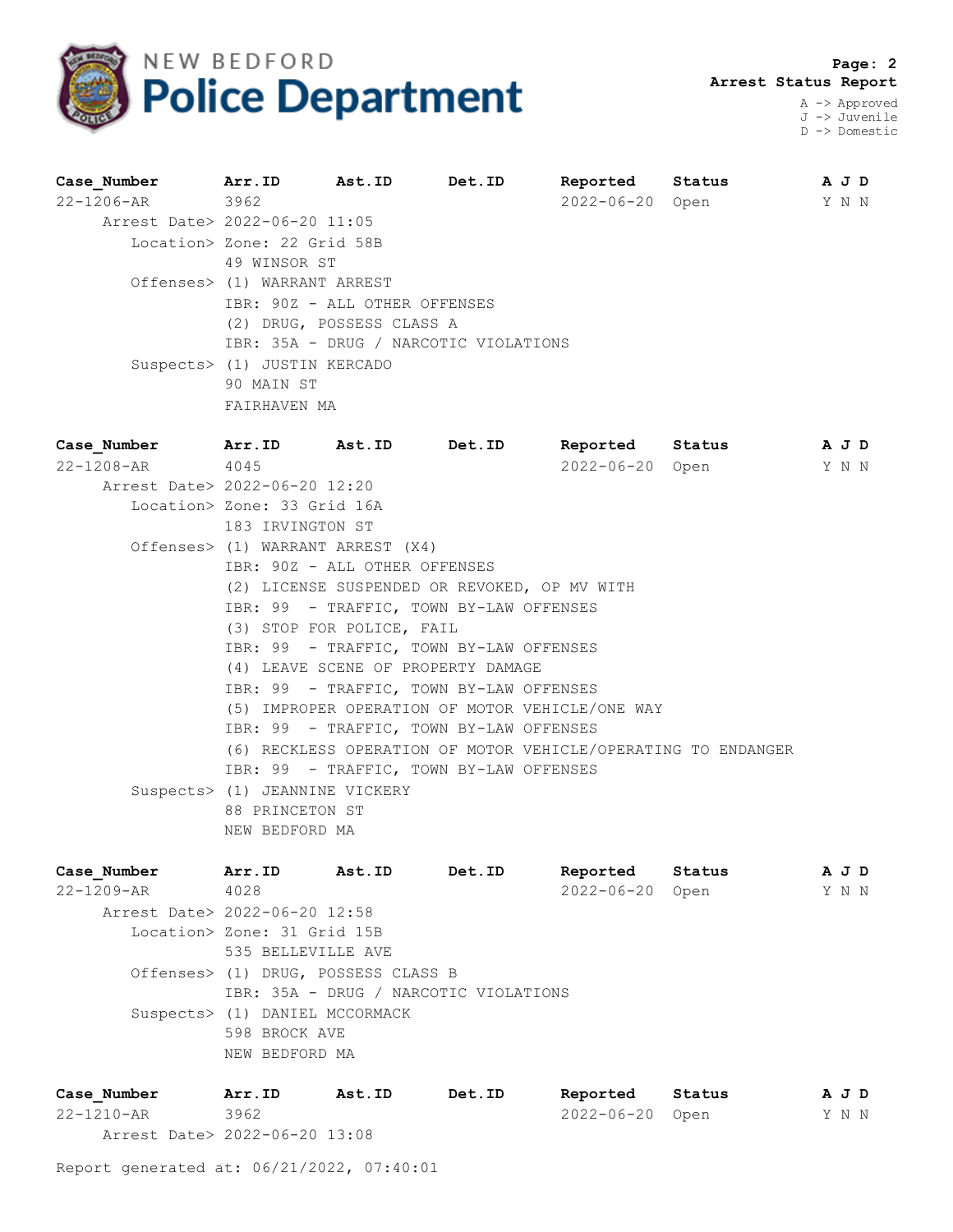

J -> Juvenile D -> Domestic

 Location> Zone: 22 Grid 62 639 ORCHARD ST Offenses> (1) WARRANT ARREST IBR: 90Z - ALL OTHER OFFENSES Suspects> (1) STEPHEN OSWALD HOMELESS HOMELESS MA

| Case Number                   | Arr.ID                        | <b>Ast.ID</b> | Det.ID | Reported         | Status | A J D |  |
|-------------------------------|-------------------------------|---------------|--------|------------------|--------|-------|--|
| 22-1212-AR                    | 4054                          | 4089          |        | $2022 - 06 - 20$ | Open   | Y N N |  |
| Arrest Date> 2022-06-20 17:45 |                               |               |        |                  |        |       |  |
|                               | Location> Zone: 31 Grid 25A   |               |        |                  |        |       |  |
|                               | 1178 ACUSHNET AVE             |               |        |                  |        |       |  |
|                               | Offenses> (1) WARRANT ARREST  |               |        |                  |        |       |  |
|                               | IBR: 90Z - ALL OTHER OFFENSES |               |        |                  |        |       |  |
|                               | Suspects> (1) DALTON NELSON   |               |        |                  |        |       |  |
|                               | 314 COFFIN AVE                |               |        |                  |        |       |  |
|                               | NEW BEDFORD MA                |               |        |                  |        |       |  |
|                               |                               |               |        |                  |        |       |  |

| Case Number                   | Arr.ID                      | Ast.ID                              | Det.ID                                  | Reported   | Status | A J D |  |
|-------------------------------|-----------------------------|-------------------------------------|-----------------------------------------|------------|--------|-------|--|
| 22-1213-AR 4045               |                             | 4028                                |                                         | 2022-06-20 | Open   | Y N N |  |
| Arrest Date> 2022-06-20 18:08 |                             |                                     |                                         |            |        |       |  |
|                               | Location> Zone: 35 Grid 22A |                                     |                                         |            |        |       |  |
|                               | 240 HIGHLAND ST             |                                     |                                         |            |        |       |  |
|                               |                             | Offenses> (1) DRUG, POSSESS CLASS B |                                         |            |        |       |  |
|                               |                             |                                     | IBR: 35A - DRUG / NARCOTIC VIOLATIONS   |            |        |       |  |
|                               |                             |                                     | (2) LICENSE SUSPENDED, OP MV WITH       |            |        |       |  |
|                               |                             |                                     | IBR: 99 - TRAFFIC, TOWN BY-LAW OFFENSES |            |        |       |  |
|                               | Suspects> (1) BECKY GONYNOR |                                     |                                         |            |        |       |  |
|                               | 329 BELAIR ST               |                                     |                                         |            |        |       |  |
|                               | NEW BEDFORD MA              |                                     |                                         |            |        |       |  |
|                               |                             |                                     |                                         |            |        |       |  |

| Case Number                   | Arr.ID                      | Ast.ID                              | Det.ID                                | Reported         | Status | A J D |  |
|-------------------------------|-----------------------------|-------------------------------------|---------------------------------------|------------------|--------|-------|--|
| $22 - 1214 - AR$              | 4045                        | 4028                                |                                       | $2022 - 06 - 20$ | Open   | Y N N |  |
| Arrest Date> 2022-06-20 19:04 |                             |                                     |                                       |                  |        |       |  |
|                               | Location> Zone: 35 Grid 20A |                                     |                                       |                  |        |       |  |
|                               | 17 HATHAWAY RD              |                                     |                                       |                  |        |       |  |
|                               |                             | Offenses> (1) DRUG, POSSESS CLASS B |                                       |                  |        |       |  |
|                               |                             |                                     | IBR: 35A - DRUG / NARCOTIC VIOLATIONS |                  |        |       |  |
|                               |                             | Suspects> (1) CHRISTOPHER BROSSEAU  |                                       |                  |        |       |  |
|                               | 78 MATTAPOISETT RD          |                                     |                                       |                  |        |       |  |
|                               | ACUSHNET MA                 |                                     |                                       |                  |        |       |  |
|                               |                             |                                     |                                       |                  |        |       |  |

**Case\_Number Arr.ID Ast.ID Det.ID Reported Status A J D** Case\_Number Arr.ID Ast.ID Det.ID Reported Status AJD<br>22-1215-AR 4082 2022-06-20 Open Y N N Arrest Date> 2022-06-20 20:06 Location> Zone: 33 Grid 11A 1999 SHAWMUT AVE Offenses> (1) WARRANT ARREST

Report generated at: 06/21/2022, 07:40:01